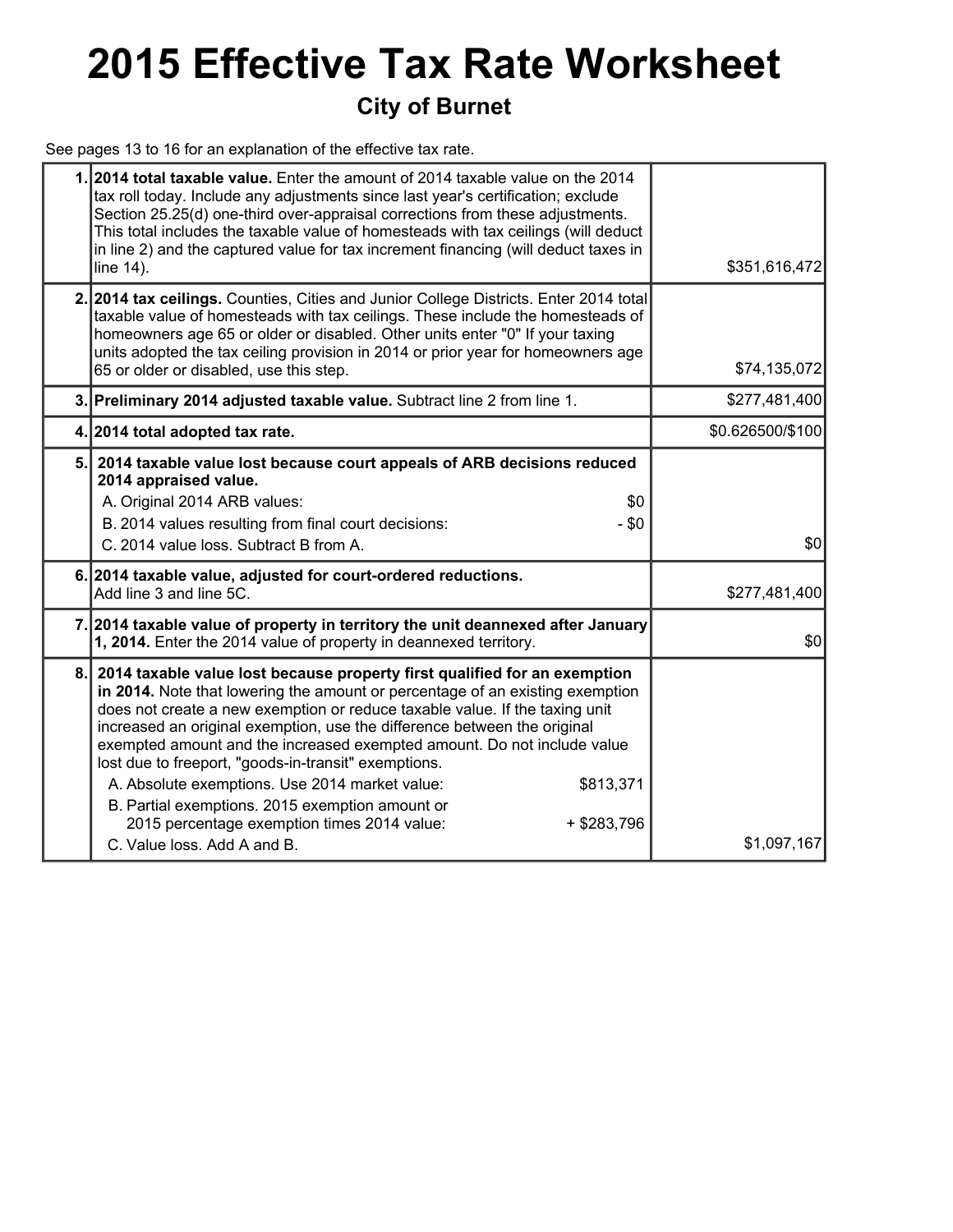# **2015 Effective Tax Rate Worksheet (continued) City of Burnet**

| 9. | 2014 taxable value lost because property first qualified for agricultural<br>appraisal (1-d or 1-d-1), timber appraisal, recreational/scenic appraisal or<br>public access airport special appraisal in 2015. Use only those properties<br>that first qualified in 2015; do not use properties that qualified in 2014.<br>A. 2014 market value:<br>\$127,677<br>$-$ \$945<br>B. 2015 productivity or special appraised value:<br>C. Value loss. Subtract B from A. | \$126,732     |
|----|--------------------------------------------------------------------------------------------------------------------------------------------------------------------------------------------------------------------------------------------------------------------------------------------------------------------------------------------------------------------------------------------------------------------------------------------------------------------|---------------|
|    | 10. Total adjustments for lost value. Add lines 7, 8C and 9C.                                                                                                                                                                                                                                                                                                                                                                                                      | \$1,223,899   |
|    | 11. 2014 adjusted taxable value. Subtract line 10 from line 6.                                                                                                                                                                                                                                                                                                                                                                                                     | \$276,257,501 |
|    | 12. Adjusted 2014 taxes. Multiply line 4 by line 11 and divide by \$100.                                                                                                                                                                                                                                                                                                                                                                                           | \$1,730,753   |
|    | 13. Taxes refunded for years preceding tax year 2014. Enter the amount of taxes<br>refunded during the last budget year for tax years preceding tax year 2014.<br>Types of refunds include court decisions, Section 25.25(b) and (c) corrections<br>and Section 31.11 payment errors. Do not include refunds for tax year 2014.<br>This line applies only to tax years preceding tax year 2014.                                                                    | \$192         |
|    | 14. Taxes in tax increment financing (TIF) for tax year 2014. Enter the amount of<br>taxes paid into the tax increment fund for a reinvestment zone as agreed by the<br>taxing unit. If the unit has no 2015 captured appraised value in Line 16D, enter<br>"0."                                                                                                                                                                                                   | \$0           |
|    | 15. Adjusted 2014 taxes with refunds. Add lines 12 and 13, subtract line 14.                                                                                                                                                                                                                                                                                                                                                                                       | \$1,730,945   |
|    | 16. Total 2015 taxable value on the 2015 certified appraisal roll today. This<br>value includes only certified values and includes the total taxable value of<br>homesteads with tax ceilings (will deduct in line 18). These homesteads<br>includes homeowners age 65 or older or disabled.<br>A. Certified values only:<br>\$370,404,014<br>B. Counties: Include railroad rolling stock values<br>certified by the Comptroller's office:<br>+ \$0                |               |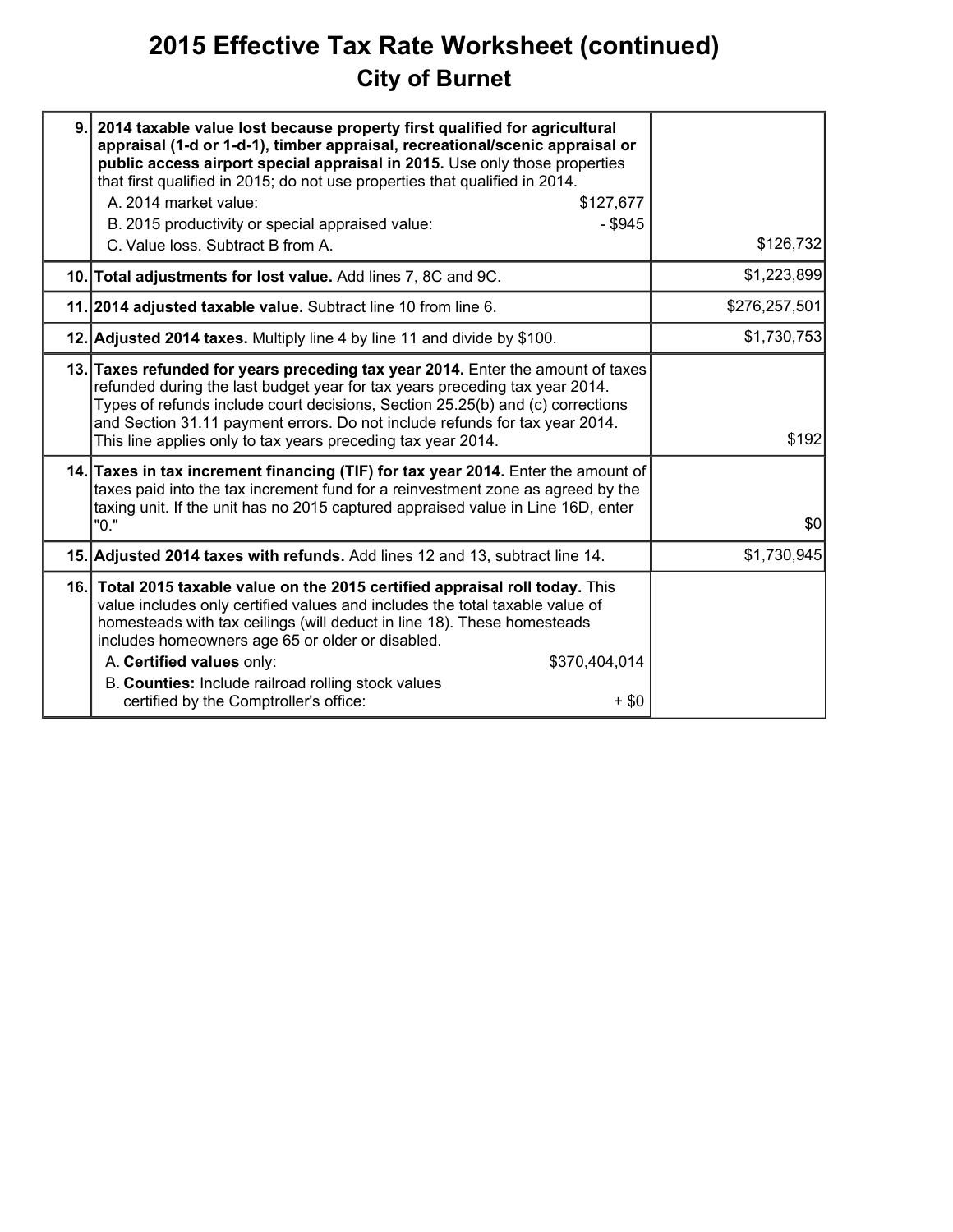# **2015 Effective Tax Rate Worksheet (continued) City of Burnet**

| 16.<br>$ (\mathsf{cont.}) $ | C. Pollution control exemption: Deduct the value<br>of property exempted for the current tax year for<br>the first time as pollution control property (use this<br>line based on attorney's advice):<br>D. Tax increment financing: Deduct the 2015<br>captured appraised value of property taxable by a<br>taxing unit in a tax increment financing zone for<br>which the 2015 taxes will be deposited into the tax<br>increment fund. Do not include any new property<br>value that will be included in line 21 below.<br>E. Total 2015 value. Add A and B, then subtract C<br>and D.                                                                                                                                                                                                                                                                                                                                                                                                                                                                                                                                                                                                                | $-$ \$0<br>$-$ \$0   | \$370,404,014 |
|-----------------------------|--------------------------------------------------------------------------------------------------------------------------------------------------------------------------------------------------------------------------------------------------------------------------------------------------------------------------------------------------------------------------------------------------------------------------------------------------------------------------------------------------------------------------------------------------------------------------------------------------------------------------------------------------------------------------------------------------------------------------------------------------------------------------------------------------------------------------------------------------------------------------------------------------------------------------------------------------------------------------------------------------------------------------------------------------------------------------------------------------------------------------------------------------------------------------------------------------------|----------------------|---------------|
| 17.1                        | Total value of properties under protest or not included on certified<br>appraisal roll.<br>A. 2015 taxable value of properties under protest.<br>The chief appraiser certifies a list of properties still<br>under ARB protest. The list shows the district's<br>value and the taxpayer's claimed value, if any or<br>an estimate of the value if the taxpayer wins. For<br>each of the properties under protest, use the<br>lowest of these values. Enter the total value.<br>B. 2015 value of properties not under protest or<br>included on certified appraisal roll. The chief<br>appraiser gives taxing units a list of those taxable<br>properties that the chief appraiser knows about<br>but are not included at appraisal roll certification.<br>These properties also are not on the list of<br>properties that are still under protest. On this list<br>of properties, the chief appraiser includes the<br>market value, appraised value and exemptions for<br>the preceding year and a reasonable estimate of<br>the market value, appraised value and<br>exemptions for the current year. Use the lower<br>market, appraised or taxable value (as<br>appropriate). Enter the total value. | \$427,981<br>$+$ \$0 |               |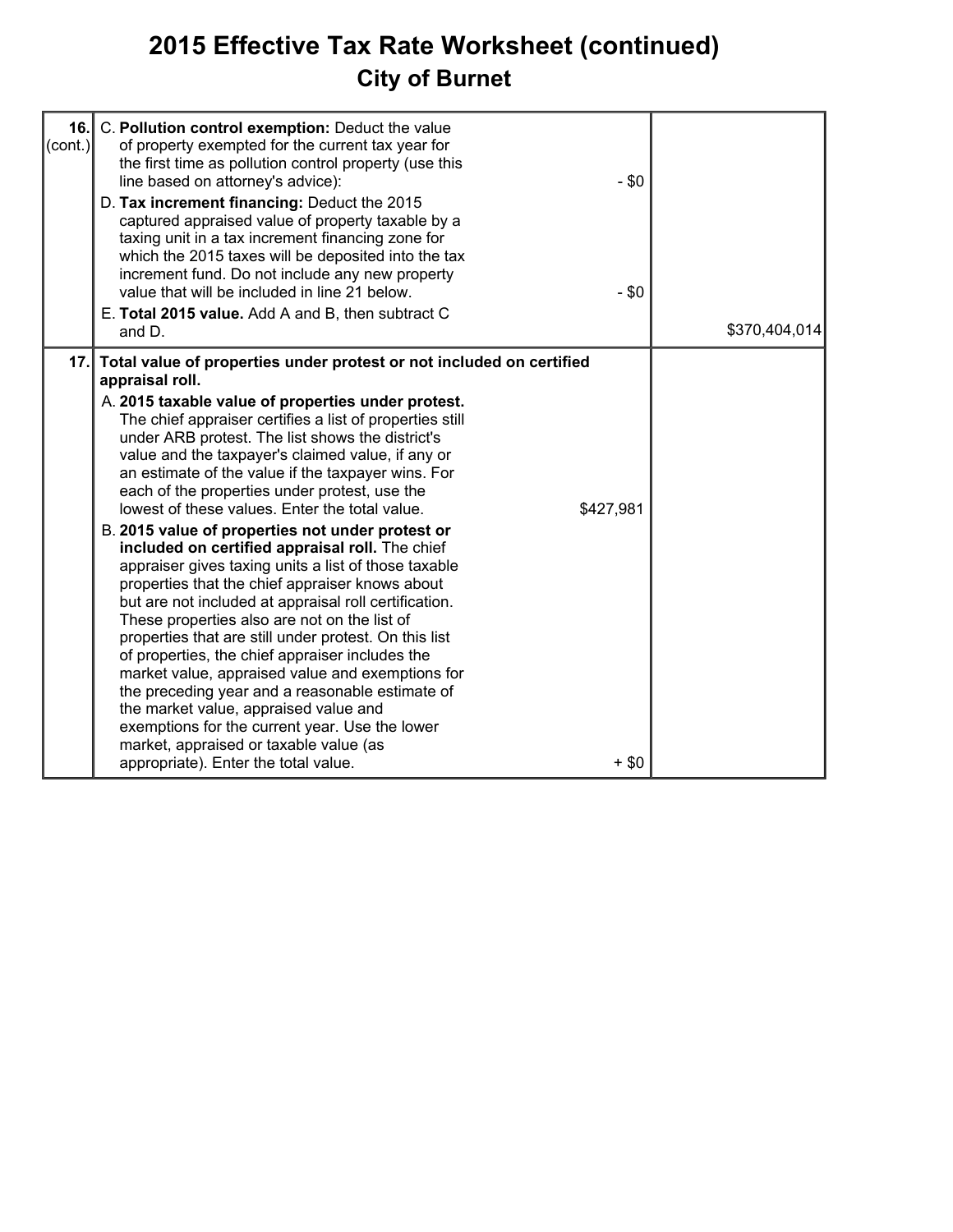# **2015 Effective Tax Rate Worksheet (continued) City of Burnet**

| 17.     | C. Total value under protest or not certified. Add                                                                                                                                                                                                                                                                                                                                                                                                                                                                                                                                                                                                                                                                                                                                                                                                                                                                                           |                |
|---------|----------------------------------------------------------------------------------------------------------------------------------------------------------------------------------------------------------------------------------------------------------------------------------------------------------------------------------------------------------------------------------------------------------------------------------------------------------------------------------------------------------------------------------------------------------------------------------------------------------------------------------------------------------------------------------------------------------------------------------------------------------------------------------------------------------------------------------------------------------------------------------------------------------------------------------------------|----------------|
| (cont.) | A and B.                                                                                                                                                                                                                                                                                                                                                                                                                                                                                                                                                                                                                                                                                                                                                                                                                                                                                                                                     | \$427,981      |
|         | 18. 2015 tax cellings. Counties, cities and junior colleges enter 2015 total taxable<br>value of homesteads with tax ceilings. These include the homesteads of<br>homeowners age 65 or older or disabled. Other units enter "0." If your taxing<br>units adopted the tax ceiling provision in 2014 or prior year for homeowners<br>age 65 or older or disabled, use this step.                                                                                                                                                                                                                                                                                                                                                                                                                                                                                                                                                               | \$81,676,727   |
|         | 19. 2015 total taxable value. Add lines 16E and 17C. Subtract line 18.                                                                                                                                                                                                                                                                                                                                                                                                                                                                                                                                                                                                                                                                                                                                                                                                                                                                       | \$289,155,268  |
|         | 20. Total 2015 taxable value of properties in territory annexed after January 1,<br>2008. Include both real and personal property. Enter the 2015 value of property<br>in territory annexed.                                                                                                                                                                                                                                                                                                                                                                                                                                                                                                                                                                                                                                                                                                                                                 | \$0            |
|         | 21. Total 2015 taxable value of new improvements and new personal property<br>located in new improvements. "New" means the item was not on the<br>appraisal roll in 2014. An improvement is a building, structure, fixture or fence<br>erected on or affixed to land. A transportable structure erected on its owner's<br>land is also included unless it is held for sale or is there only temporarily. New<br>additions to existing improvements may be included if the appraised value can<br>be determined. New personal property in a new improvement must have been<br>brought into the unit after January 1, 2014 and be located in a new<br>improvement. New improvements do include property on which a tax<br>abatement agreement has expired for 2015. New improvements do not include<br>mineral interests produced for the first time, omitted property that is back<br>assessed and increased appraisals on existing property. | \$6,381,179    |
|         | 22. Total adjustments to the 2015 taxable value. Add lines 20 and 21.                                                                                                                                                                                                                                                                                                                                                                                                                                                                                                                                                                                                                                                                                                                                                                                                                                                                        | \$6,381,179    |
|         | 23. 2015 adjusted taxable value. Subtract line 22 from line 19.                                                                                                                                                                                                                                                                                                                                                                                                                                                                                                                                                                                                                                                                                                                                                                                                                                                                              | \$282,774,089  |
|         | 24. 2015 effective tax rate. Divide line 15 by line 23 and multiply by \$100.                                                                                                                                                                                                                                                                                                                                                                                                                                                                                                                                                                                                                                                                                                                                                                                                                                                                | \$0.6121/\$100 |
|         | 25. COUNTIES ONLY. Add together the effective tax rates for each type of tax the<br>county levies. The total is the 2015 county effective tax rate.                                                                                                                                                                                                                                                                                                                                                                                                                                                                                                                                                                                                                                                                                                                                                                                          | \$/\$100       |

A county, city or hospital district that adopted the additional sales tax in November 2014 or in May 2015 must adjust its effective tax rate. *The Additional Sales Tax Rate Worksheet* on page 39 sets out this adjustment. Do not forget to complete the *Additional Sales Tax Rate Worksheet* if the taxing unit adopted the additional sales tax on these dates.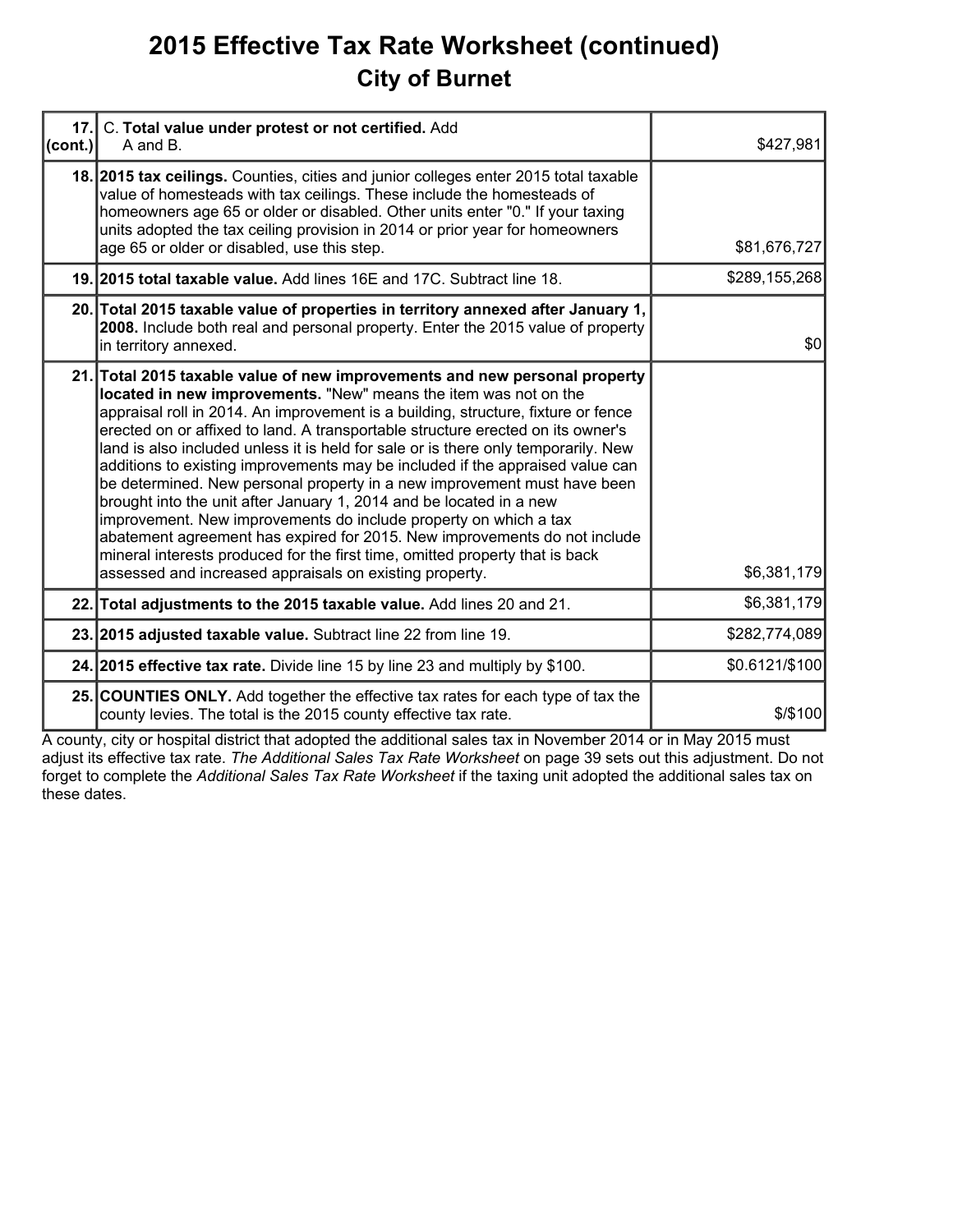# **2015 Rollback Tax Rate Worksheet**

### **City of Burnet**

See pages 17 to 21 for an explanation of the rollback tax rate.

|      | 26. 2014 maintenance and operations (M&O) tax rate.                                                                                                                                                                                                                                                                                                                                                                                                                                                                                                                                                                                                                                                                                                                                                                                                                                                                                                                                                                                                                                                                                                                                                                                                                                                                                 | \$0.515500/\$100 |
|------|-------------------------------------------------------------------------------------------------------------------------------------------------------------------------------------------------------------------------------------------------------------------------------------------------------------------------------------------------------------------------------------------------------------------------------------------------------------------------------------------------------------------------------------------------------------------------------------------------------------------------------------------------------------------------------------------------------------------------------------------------------------------------------------------------------------------------------------------------------------------------------------------------------------------------------------------------------------------------------------------------------------------------------------------------------------------------------------------------------------------------------------------------------------------------------------------------------------------------------------------------------------------------------------------------------------------------------------|------------------|
|      | 27. 2014 adjusted taxable value. Enter the amount from line 11.                                                                                                                                                                                                                                                                                                                                                                                                                                                                                                                                                                                                                                                                                                                                                                                                                                                                                                                                                                                                                                                                                                                                                                                                                                                                     | \$276,257,501    |
| 28.1 | 2014 M&O taxes.<br>\$1,424,107<br>A. Multiply line 26 by line 27 and divide by \$100.<br>B. Cities, counties and hospital districts with<br>additional sales tax: Amount of additional sales<br>tax collected and spent on M&O expenses in<br>2014. Enter amount from full year's sales tax<br>revenue spent for M&O in 2014 fiscal year, if any.<br>Other units, enter "0." Counties exclude any<br>amount that was spent for economic development<br>grants from the amount of sales tax spent.<br>$+$ \$484,021<br>C. Counties: Enter the amount for the state criminal<br>justice mandate. If second or later year, the<br>amount is for increased cost above last year's<br>amount. Other units, enter "0."<br>$+$ \$0<br>D. Transferring function: If discontinuing all of a<br>department, function or activity and transferring it<br>to another unit by written contract, enter the<br>amount spent by the unit discontinuing the<br>function in the 12 months preceding the month of<br>this calculation. If the unit did not operate this<br>function for this 12-month period, use the amount<br>spent in the last full fiscal year in which the unit<br>operated the function. The unit discontinuing the<br>function will subtract this amount in H below. The<br>unit receiving the function will add this amount in |                  |
|      | H below. Other units, enter "0."<br>$+/-$ \$0                                                                                                                                                                                                                                                                                                                                                                                                                                                                                                                                                                                                                                                                                                                                                                                                                                                                                                                                                                                                                                                                                                                                                                                                                                                                                       |                  |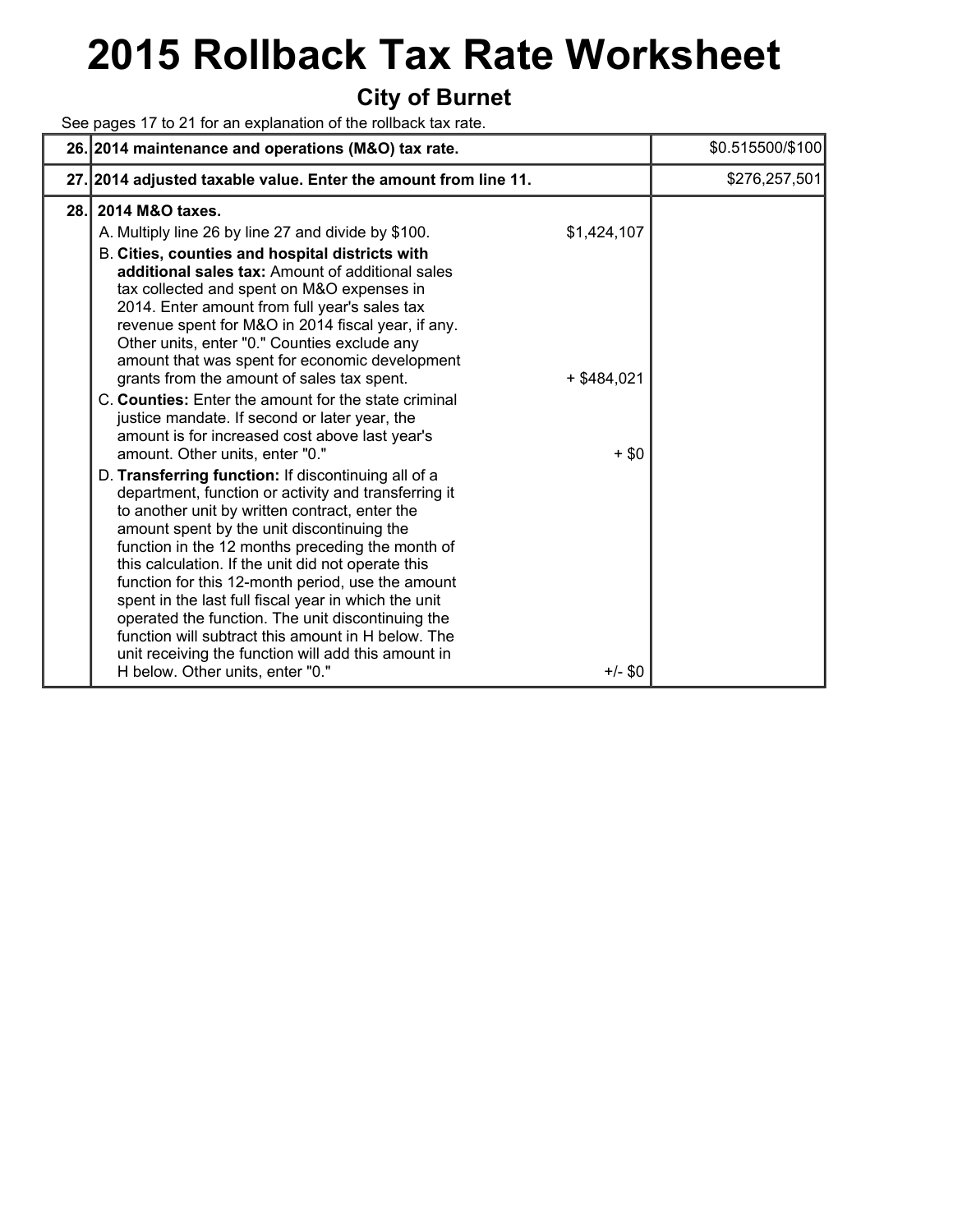# **2015 Rollback Tax Rate Worksheet (continued) City of Burnet**

| 28.<br>(cont.) | E. Taxes refunded for years preceding tax year<br>2014: Enter the amount of M&O taxes refunded                                                                                                                                                                                                            |           |                |
|----------------|-----------------------------------------------------------------------------------------------------------------------------------------------------------------------------------------------------------------------------------------------------------------------------------------------------------|-----------|----------------|
|                | during the last budget year for tax years<br>preceding tax year 2014. Types of refunds<br>include court decisions, Section 25.25(b) and (c)<br>corrections and Section 31.11 payment errors. Do<br>not include refunds for tax year 2014. This line<br>applies only to tax years preceding tax year 2014. | $+$ \$192 |                |
|                | F. Enhanced indigent health care expenditures:<br>Enter the increased amount for the current year's<br>enhanced indigent health care expenditures<br>above the preceding tax year's enhanced indigent<br>health care expenditures, less any state<br>assistance.                                          | $+$ \$0   |                |
|                | G. Taxes in tax increment financing (TIF): Enter<br>the amount of taxes paid into the tax increment<br>fund for a reinvestment zone as agreed by the<br>taxing unit. If the unit has no 2015 captured<br>appraised value in Line 16D, enter "0."<br>H. Adjusted M&O Taxes. Add A, B, C, E and F. For      | $- $0$    |                |
|                | unit with D, subtract if discontinuing function and<br>add if receiving function. Subtract G.                                                                                                                                                                                                             |           | \$1,908,320    |
|                | 29. 2015 adjusted taxable value.<br>Enter line 23 from the Effective Tax Rate Worksheet.                                                                                                                                                                                                                  |           | \$282,774,089  |
|                | 30. 2015 effective maintenance and operations rate.<br>Divide line 28H by line 29 and multiply by \$100.                                                                                                                                                                                                  |           | \$0.6748/\$100 |
|                | 31. 2015 rollback maintenance and operation rate.<br>Multiply line 30 by 1.08. (See lines 49 to 52 for additional rate for pollution<br>control expenses.                                                                                                                                                 |           | \$0.7287/\$100 |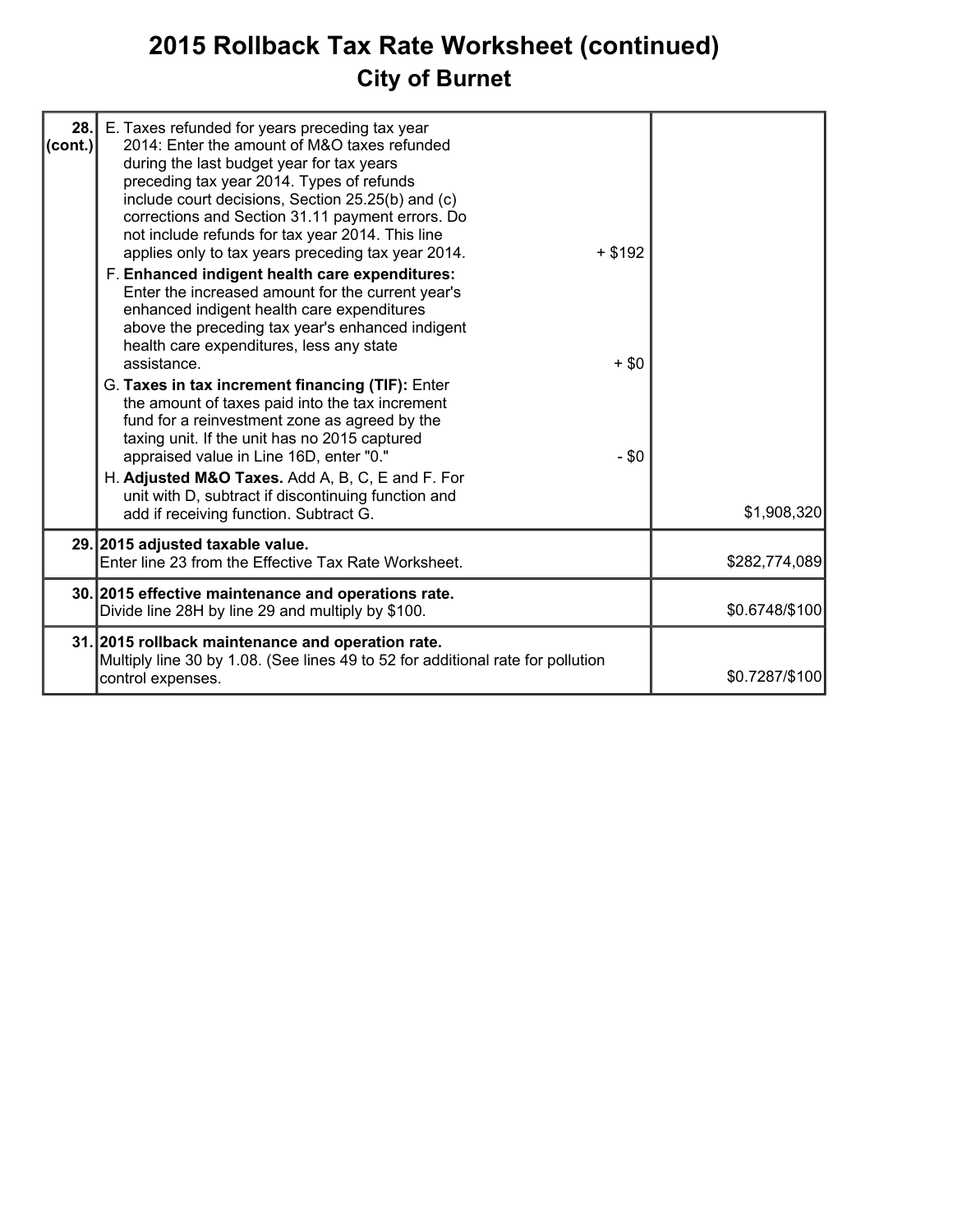# **2015 Rollback Tax Rate Worksheet (continued) City of Burnet**

| 32. | Total 2015 debt to be paid with property taxes and additional sales tax<br>revenue.<br>"Debt" means the interest and principal that will be paid on debts that:<br>(1) are paid by property taxes,<br>(2) are secured by property taxes,<br>(3) are scheduled for payment over a period longer than one year and<br>(4) are not classified in the unit's budget as M&O expenses.<br>A: Debt also includes contractual payments to other<br>taxing units that have incurred debts on behalf of<br>this taxing unit, if those debts meet the four<br>conditions above. Include only amounts that will be<br>paid from property tax revenue. Do not include<br>appraisal district budget payments. List the debt in<br>Schedule B: Debt Service.<br>\$357,751<br>B: Subtract unencumbered fund amount used to<br>reduce total debt.<br>$-$49,617$<br>C: Subtract amount paid from other resources.<br>-\$0<br>D: Adjusted debt. Subtract B and C from A. | \$308,134      |
|-----|-------------------------------------------------------------------------------------------------------------------------------------------------------------------------------------------------------------------------------------------------------------------------------------------------------------------------------------------------------------------------------------------------------------------------------------------------------------------------------------------------------------------------------------------------------------------------------------------------------------------------------------------------------------------------------------------------------------------------------------------------------------------------------------------------------------------------------------------------------------------------------------------------------------------------------------------------------|----------------|
|     | 33. Certified 2014 excess debt collections. Enter the amount certified by the<br>collector.                                                                                                                                                                                                                                                                                                                                                                                                                                                                                                                                                                                                                                                                                                                                                                                                                                                           | \$0            |
|     | 34. Adjusted 2015 debt. Subtract line 33 from line 32.                                                                                                                                                                                                                                                                                                                                                                                                                                                                                                                                                                                                                                                                                                                                                                                                                                                                                                | \$308,134      |
|     | 35. Certified 2015 anticipated collection rate. Enter the rate certified by the<br>collector. If the rate is 100 percent or greater, enter 100 percent.                                                                                                                                                                                                                                                                                                                                                                                                                                                                                                                                                                                                                                                                                                                                                                                               | 100.000000%    |
|     | 36. 2015 debt adjusted for collections. Divide line 34 by line 35.                                                                                                                                                                                                                                                                                                                                                                                                                                                                                                                                                                                                                                                                                                                                                                                                                                                                                    | \$308,134      |
|     | 37.12015 total taxable value. Enter the amount on line 19.                                                                                                                                                                                                                                                                                                                                                                                                                                                                                                                                                                                                                                                                                                                                                                                                                                                                                            | \$289,155,268  |
|     | 38. 2015 debt tax rate. Divide line 36 by line 37 and multiply by \$100.                                                                                                                                                                                                                                                                                                                                                                                                                                                                                                                                                                                                                                                                                                                                                                                                                                                                              | \$0.1065/\$100 |
|     | 39. 2015 rollback tax rate. Add lines 31 and 38.                                                                                                                                                                                                                                                                                                                                                                                                                                                                                                                                                                                                                                                                                                                                                                                                                                                                                                      | \$0.8352/\$100 |
|     | 40. COUNTIES ONLY. Add together the rollback tax rates for each type of tax the<br>county levies. The total is the 2015 county rollback tax rate.                                                                                                                                                                                                                                                                                                                                                                                                                                                                                                                                                                                                                                                                                                                                                                                                     | \$/\$100       |

A taxing unit that adopted the additional sales tax must complete the lines for the *Additional Sales Tax Rate*. A taxing unit seeking additional rollback protection for pollution control expenses completes the *Additional Rollback Protection for Pollution Control*.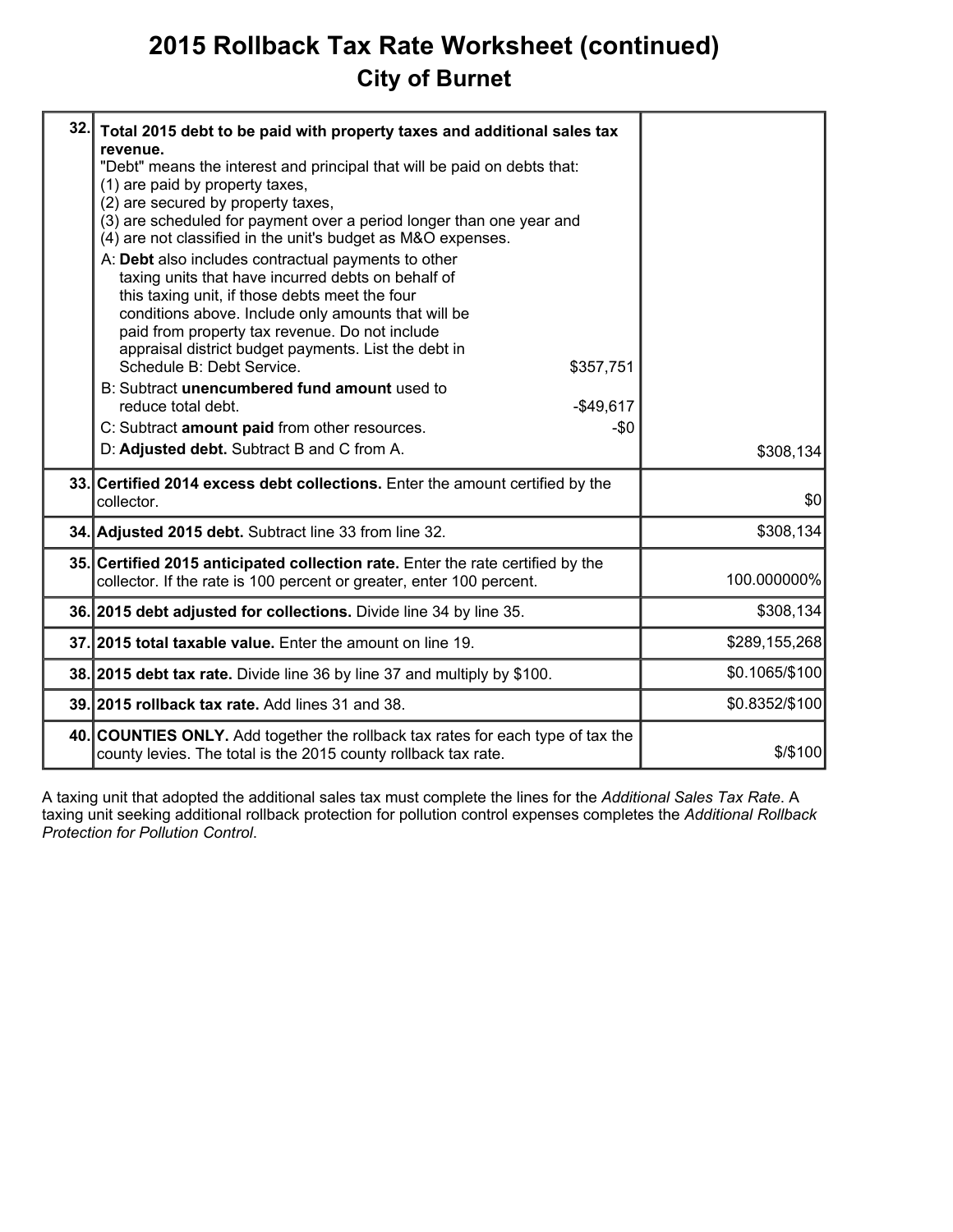# **Additional Sales Tax Rate Worksheet City of Burnet**

| 41. Units that adopted the sales tax in August or November 2014, or in January or<br>May 2015. Enter the Comptroller's estimate of taxable sales for the previous four<br>quarters. Units that adopted the sales tax before August 2014, skip this line. | \$0            |
|----------------------------------------------------------------------------------------------------------------------------------------------------------------------------------------------------------------------------------------------------------|----------------|
| 42. Estimated sales tax revenue. Counties exclude any amount that is or will be<br>spent for economic development grants from the amount of estimated sales tax<br>revenue.                                                                              |                |
| UNITS THAT ADOPTED THE SALES TAX IN AUGUST OR NOVEMBER<br>2014, OR IN JANUARY OR MAY 2015. Multiply the amount on line 41 by the<br>sales tax rate (.01, .005, or .0025, as applicable) and multiply the result by .95.                                  |                |
| $-OR-$                                                                                                                                                                                                                                                   |                |
| UNITS THAT ADOPTED THE SALES TAX BEFORE AUGUST 2014. Enter<br>the sales tax revenue for the previous four quarters. Do not multiply by .95.                                                                                                              | \$484,021      |
| 43. 2015 total taxable value. Enter the amount from line 37 of the Rollback Tax Rate<br>Worksheet.                                                                                                                                                       | \$289,155,268  |
| 44. Sales tax adjustment rate. Divide line 42 by line 43 and multiply by \$100.                                                                                                                                                                          | \$0.1673/\$100 |
| 45. 2015 effective tax rate, unadjusted for sales tax. Enter the rate from line 24 or<br>25, as applicable, on the Effective Tax Rate Worksheet.                                                                                                         | \$0.6121/\$100 |
| 46. 2015 effective tax rate, adjusted for sales tax.                                                                                                                                                                                                     |                |
| UNITS THAT ADOPTED THE SALES TAX IN AUGUST OR NOVEMBER<br>2014, OR IN JANUARY OR MAY 2015. Subtract line 45 from line 46.                                                                                                                                |                |
| $-OR-$                                                                                                                                                                                                                                                   |                |
| UNITS THAT ADOPTED THE SALES TAX BEFORE AUGUST 2014. Enter<br>line 46, do not subtract.                                                                                                                                                                  | \$0.6121/\$100 |
| 47. 2015 rollback tax rate, unadjusted for sales tax. Enter the rate from line 39 or<br>40, as applicable, of the rollback tax rate worksheet.                                                                                                           | \$0.8352/\$100 |
| 48. 2015 rollback tax rate, adjusted for sales tax. Subtract line 44 from line 47.                                                                                                                                                                       | \$0.6679/\$100 |
|                                                                                                                                                                                                                                                          |                |

If the additional sales tax rate increased or decreased from last year, contact the Comptroller's office for special instructions on calculating the sales tax projection for the first year after the rate change.